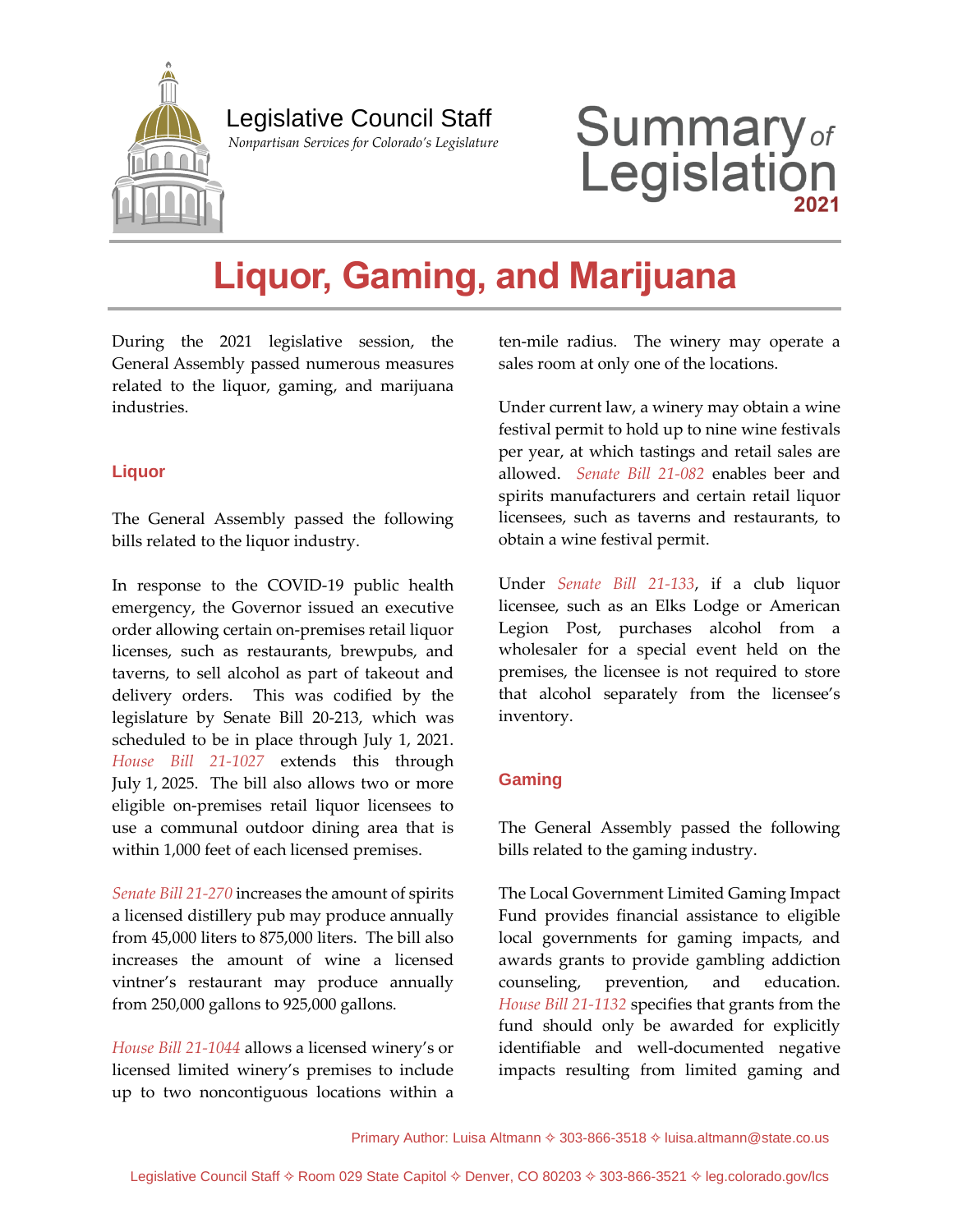### **Liquor, Gaming, and Marijuana (cont'd)**

grants should be distributed based on the relative need of the local government.

*[House Bill 21-1249](http://leg.colorado.gov/bills/hb21-1249)*, sponsored by the Legislative Audit Committee, repeals the requirement that the Office of the State Auditor conduct audits in 2022 and 2027 on the portion of Limited Gaming Fund revenue that is transferred to the State Historical Fund for the preservation and restoration of Black Hawk, Central City, and Cripple Creek.

*[House Bill 21-1292](http://leg.colorado.gov/bills/hb21-1292)* requires the Division of Gaming in the Department of Revenue to provide monthly and annual reports that contain additional information related to sports betting activity in Black Hawk, Central City, and Cripple Creek. The bill also places additional requirements on the county assessors in Gilpin and Teller Counties if they use aggregate sports betting information that results in an increase in the actual value of the casino's real property.

The Colorado Limited Gaming Control Commission is responsible for promulgating the rules and regulations governing limited gaming in Colorado. The commission consists of five members who are appointed by the Governor. *[Senate Bill 21-155](http://leg.colorado.gov/bills/sb21-155)* requires the Governor to prioritize appointing members who are registered electors of Gilpin or Teller Counties.

#### **Marijuana**

The General Assembly passed the following bills related to the regulated marijuana industry.

*[House Bill 21-1317](http://leg.colorado.gov/bills/hb21-1317)* makes a wide range of changes that effect doctors and patients in the state's medical marijuana program, requires additional studies related to marijuana be conducted, and places other restrictions on the sales of marijuana.

The bill places additional requirements on patients who are age 18 to 21 and are seeking to obtain a medical marijuana card for the first time. These individuals are required to be diagnosed as having a debilitating or disabling medical condition after in-person consultations with two physicians from separate medical practices. These individuals, unless homebound, are required to attend follow-up appointments with one of the recommending physicians every six months.

The bill also makes several changes that impact physicians who recommend medical marijuana to their patients including:

- requiring a physician that recommends marijuana to review any existing records of the diagnosing physician or licensed mental health provider;
- requiring physicians who certify a debilitating or disabling medical condition for an applicant to the medical marijuana program to include in the certification specific information, such as the maximum THC potency level of medical marijuana being recommended, the recommended product, the patient's daily authorized quantity, and directions for use;
- prohibiting physicians from charging patients an additional fee to recommend an extended plant count; and
- requiring physicians to take a medical continuing education course regarding medical marijuana that is at least five hours every two years.

The bill also directs a number of studies related to marijuana be conducted. The Colorado School of Public Health is required to conduct a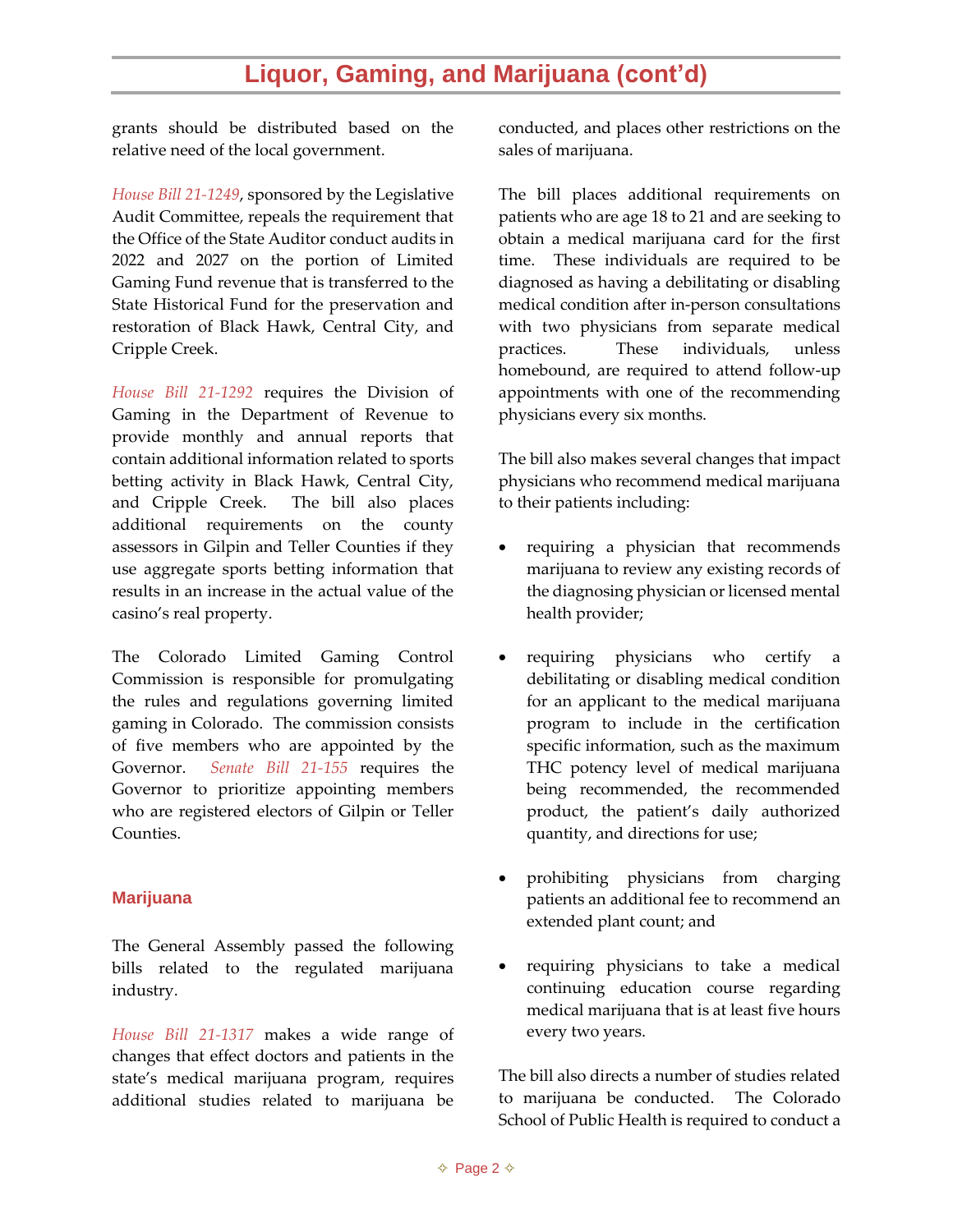# **Liquor, Gaming, and Marijuana (cont'd)**

review of all available research regarding the possible effects of high-potency THC marijuana and marijuana concentrates. The research must identify any gaps that exist in the research and what studies may be needed to fill those gaps. The Colorado Department of Public Health and Environment (CDPHE) is required to create a report from hospital and emergency room data related to patients with conditions or a diagnosis that reflects marijuana use. Finally, the coroners' association is required to study methods to test for all scheduled drugs and the presence and quantity of THC, and beginning in 2022, coroners will be required to complete a full toxicology screen, including testing for the presence of THC, in each case of a non-natural death, excluding homicide, for Colorado residents under the age of 25. Information from these toxicology screens must be provided to CDPHE, which must compile and report the information collected annually.

The bill requires medical marijuana stores to record each sales transaction in the seed-to-sale inventory tracking system to prevent patients from purchasing more than their daily authorized quantity and THC potency limits. The bill also limits most medical and retail marijuana consumers from purchasing more than eight grams of marijuana concentrate in a single day. Most medical marijuana patients age 18 to 21 may not purchase more than two grams of medical marijuana concentrate in a single day. Marijuana stores are also required to provide customers who purchase marijuana concentrate with an educational resource that is created by the Marijuana Enforcement Division.

Finally, the Marijuana Enforcement Division is required to promulgate rules related to marijuana concentrates that are intended to promote consumer health and awareness, including the recommended serving size, labeling requirements, and a notice regarding the potential risks of overconsumption that must be included in any advertising or

marketing that is specific to marijuana concentrate.

*[Senate Bill 21-056](http://leg.colorado.gov/bills/sb21-056)* requires schools to treat nonsmokeable medical marijuana that is legally recommended by a licensed physician the same as a medication prescribed by a licensed health care practitioner. The bill requires school district boards of education to include information about the process for the storage, possession, and administration of nonsmokeable medical marijuana by students with a valid medical marijuana card on school grounds in the districts' policies for prescription medication. The bill also allows school personnel to volunteer to possess, administer, or assist in the administration of nonsmokeable medical marijuana.

*[House Bill 21-1090](http://leg.colorado.gov/bills/hb21-1090)* addresses the criminal penalties for the possession of small amounts of marijuana and allows certain marijuana offenses to be sealed. The bill raises the limit for illegal possession of marijuana by a person under the age of 21 from one ounce to two ounces. The bill also allows individuals who have been convicted of marijuana possession to have their record sealed if they have not been convicted of a criminal offense since the final disposition of all criminal proceedings or their release from supervision, whichever is later. Finally, the bill allows individuals who have been convicted of class 3 felony for marijuana cultivation to petition the court to have their record sealed.

*[House Bill 21-1301](http://leg.colorado.gov/bills/hb21-1301)* addresses issues related to the outdoor cultivation of marijuana, including creating a working group, to be convened by the Department of Agriculture, that will study and recommend options for minimizing cross-pollination between marijuana and industrial hemp, and allowing marijuana cultivation facilities to file a contingency plan for its outdoor cultivation operation when there is an adverse weather event. The bill also